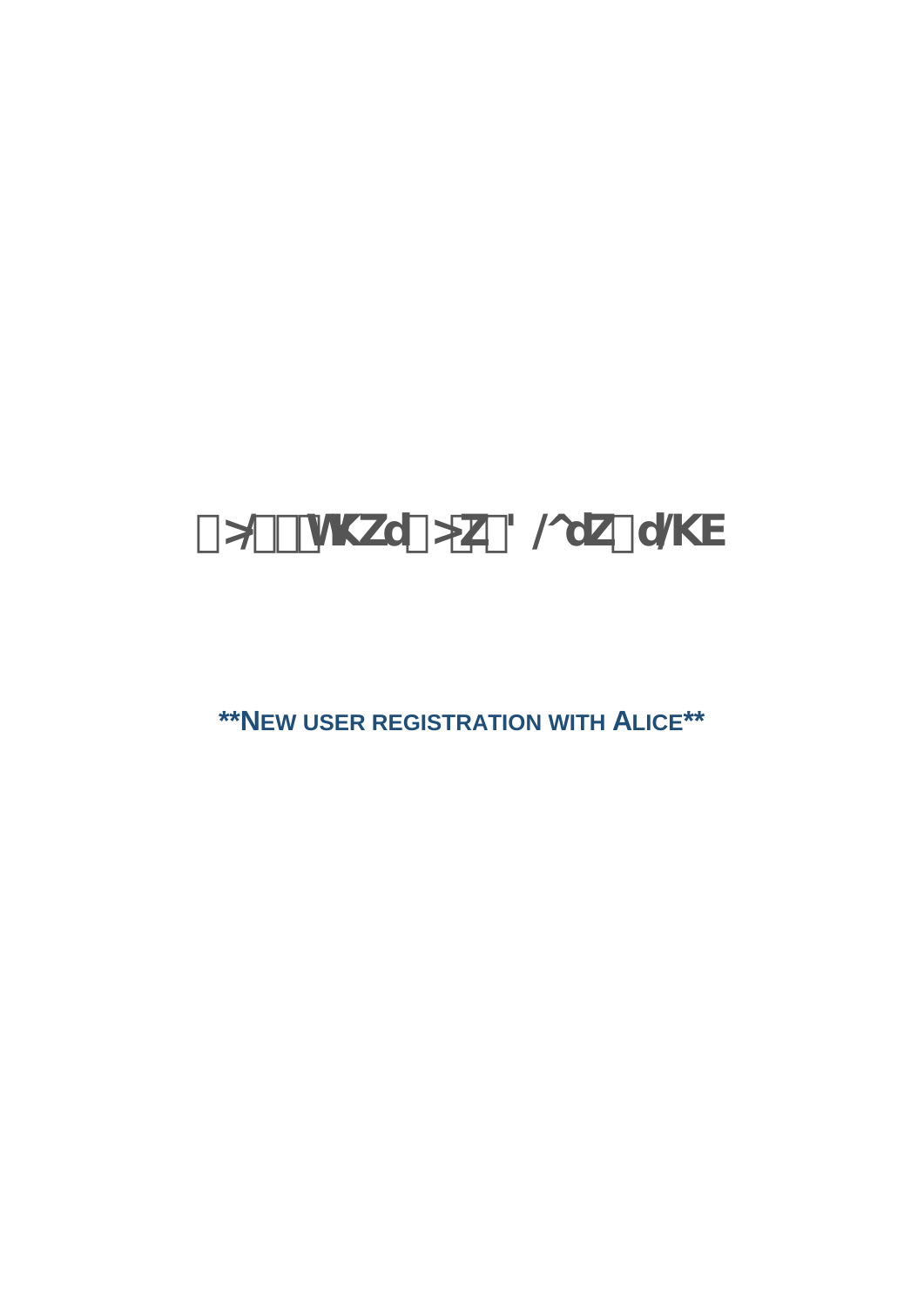TO CREATE AN ONLINE ACCOUNT WITH **ALICE**, YOU ARE REQUIRED TO HAVE A VALID EMAIL ADDRESS.

IT IS ADVISED TO CREATE ONLY **ONE ACCOUNT** AND TO FILL OUT THE ONLINE FORM WITH YOUR MOST CURRENT AND ACCURATE INFORMATION.

[THE ALICE ACCOUNT WILL BE USED](https://www.studenti.unipi.it/Home.do?cod_lingua=eng) TO GIVE YOU AN ID NUMBER, TO ACCESS THE UNIVERSITY OF PISA WIFI AND PRINT YOUR CERTIFICATE AT THE END OF YOUR COURSE.

THERE ARE 7 STEPS TO COMPLETE THE ALICE ONLINE FORM, TO GO ON FROM ONE STEP TO ANOTHER JUST CLICK "FORWARD":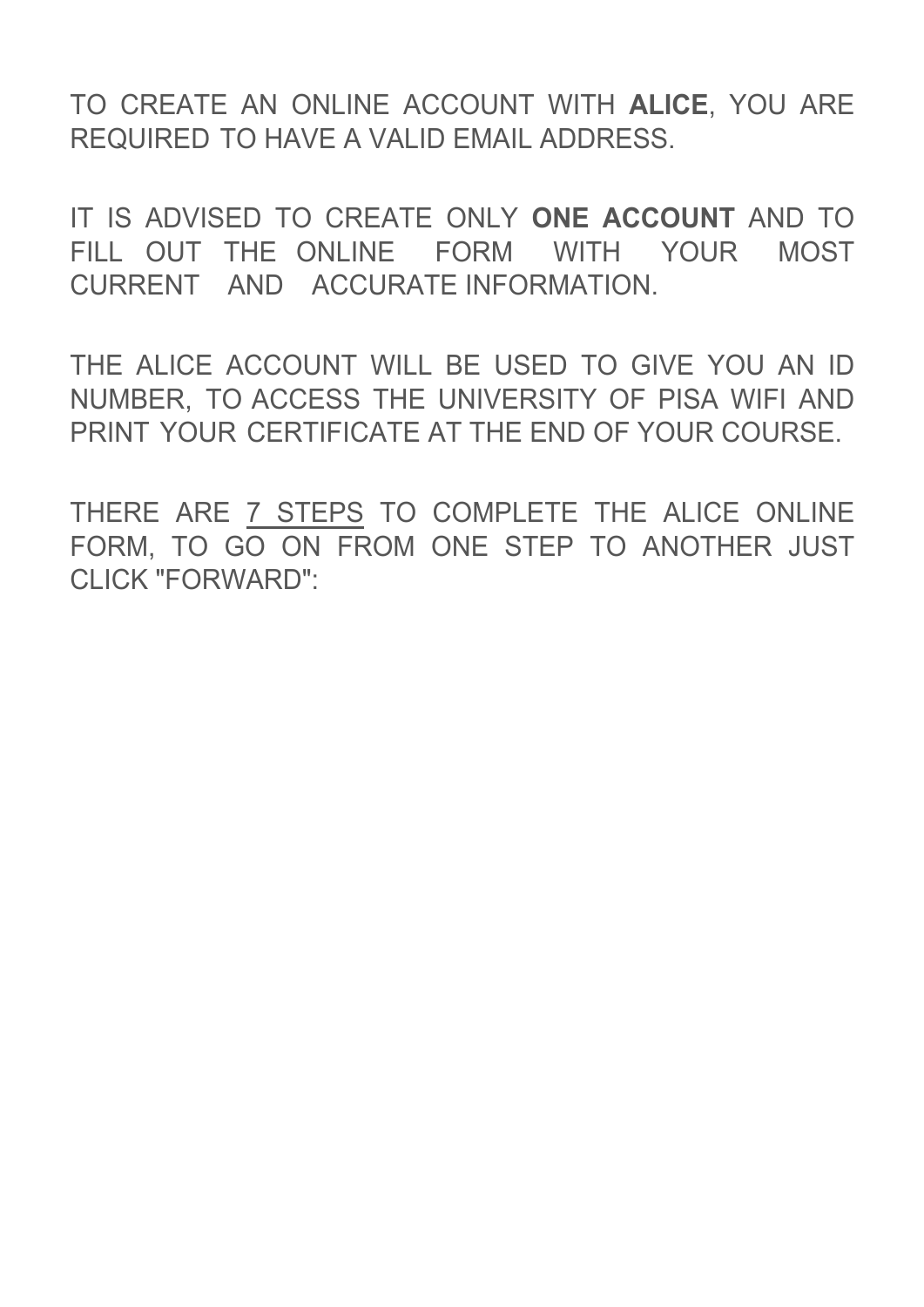

I I ita EBeng

| nuovo utente         |  |
|----------------------|--|
| <b>Reserved Area</b> |  |
| Registration         |  |
| Login                |  |
| Forgotten password   |  |
| Web mail             |  |

| <b>Facilities</b>                      |
|----------------------------------------|
| <b>Departments</b>                     |
| Location                               |
| <b>Educational Area</b>                |
| <b>Degree Programmes</b>               |
| <b>Short Specialisation Programmes</b> |
| <b>PhD Programmes</b>                  |
| Specialisation degree<br>programmes    |
| Exams                                  |

programmes Exams

#### Alice, the online service portal for students of the University of Pisa

## Services available through Alice

#### **My Alice**

my Article area is available only to those who have already registered and made an account for the Alice portal. It provides access to various important web functions such as: choosing a degree programme, signing up for an

## Degree Programmes

#### Registration for admission exams, evaluation tests and enrolment

Next a control of the distribution of the state of the state of the state of the state of the state of the state of the experiment of the and then client the experiment exist and then client experiments are evaluation test announcements, deadlines and procedures) please visit www.unipi.it/matricolandosi or contact: alice@adm.unipi.it.

## Postgraduate Degree Programmes

## Registration for admission exams, pre-enrolment and enrolment

Next a countrival and the register for an admission exam in order to gain entry into a postgraduate degree programme (PhDs, Specialisation<br>Schools managed at university level and other specialized categories particularly f then click the appropriate links.

For more information please visit www.unipi.it/index.php/offertadidattica or contact: Short Specialisation Programmes (Master) master@adm.unipi.it<br>PhD programmes dottorato.ricerca@adm.unipi.it Specialisation Degree Programmes specializzazioni@adm.unipi.it

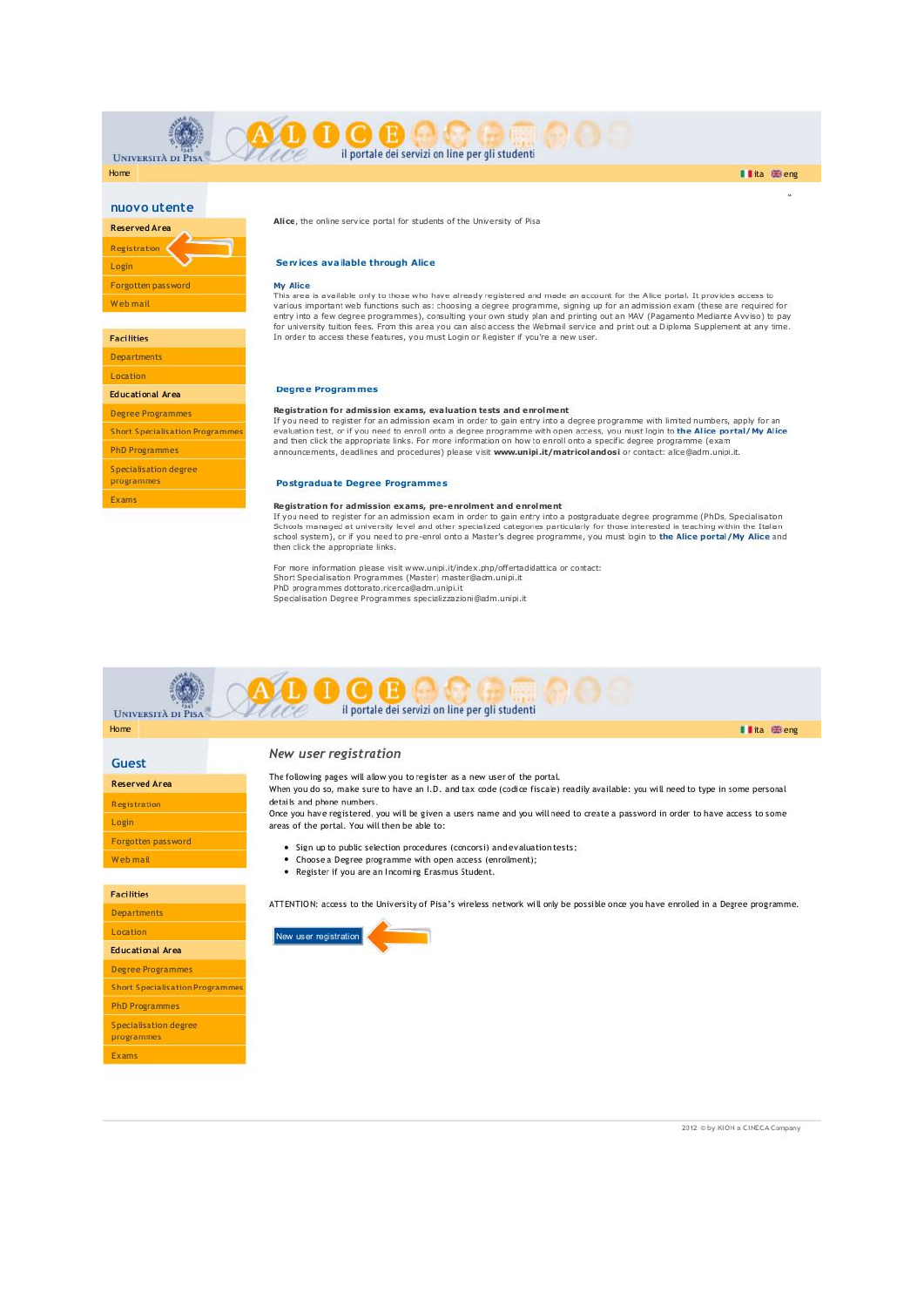**STEP 1**: **PERSONAL DETAILS**. WARNING: ONCE YOUR APPLICATION HAS BEEN SUBMITTED, THIS SECTION CANNOT BE CHANGED AND IT CONTAINS THE DETAILS OF YOUR IDENTITY!

| No.            | <b>DESIGNATION</b>                   | <b>HOW TO FILL-IN THE SECTION?</b>                                                                           |
|----------------|--------------------------------------|--------------------------------------------------------------------------------------------------------------|
| 1              | <b>NAME</b>                          | WRITE YOUR FIRST NAME(S) AS INDICATED ON YOUR PASSPORT OR ON YOUR ID                                         |
| $\overline{2}$ | <b>SURNAME</b>                       | WRITE YOUR SURNAME AS INDICATED ON YOUR PASSPORT OR ON YOUR ID (DO NOT<br>ADD THE WORDS I.E. "MARRIED NAME") |
| 3              | <b>DATE OF BIRTH</b>                 | WRITE YOUR DATE OF BIRTH IN DAY-MONTH-YEAR ORDER                                                             |
| 4              | <b>GENDER</b>                        | CHECK THE BOX CORRESPONDING TO YOUR GENDER                                                                   |
| 5              | <b>PRIMARY</b><br><b>NATIONALITY</b> | <b>WRITE YOUR NATIONALITY AT BIRTH</b>                                                                       |
| 6              | <b>COUNTRY</b>                       | SELECT YOUR COUNTRY OF BIRTH FROM THE DROPDOWN LIST                                                          |
| 7              | <b>PROVINCE</b>                      | SELECT THE STATE/TOWN/CITY OF BIRTH FROM THE DROPDOWN LIST                                                   |
| 8              | <b>TOWN OF BIRTH</b>                 | WRITE THE NAME OF THE TOWN OF BIRTH                                                                          |
| 9              | <b>ITALIAN TAX CODE</b>              | IF NOT AVAILABLE, PLEASE CLICK ON FORWARD AND THE SYSTEM WILL<br>AUTOMATICALLY CALCULATE IT                  |

| <b>UNIVERSITÀ DI PISA</b>              | il portale dei servizi on line per gli studenti           |                       |
|----------------------------------------|-----------------------------------------------------------|-----------------------|
| Home                                   |                                                           | <b>Ⅱ I</b> ita 德eng   |
| <b>Guest</b>                           | Registration: Personal details<br>- Personal details-     | Legend                |
| <b>Reserved Area</b>                   | Name*                                                     | *<br>Compulsory field |
| Registration                           | Surname*                                                  |                       |
| Login                                  | Date of birth*<br>(dd/mm/yyyy)                            |                       |
| Forgotten password                     | Male Female<br>Gender*                                    |                       |
| Web mail                               | Primary nationality*                                      |                       |
|                                        | Country*<br>۰                                             |                       |
| <b>Facilities</b>                      | Province (if in Italy)* Select a province (if in Italy) ▼ |                       |
| <b>Departments</b>                     | Town of birth <sup>*</sup> Select a town ▼                |                       |
| Location                               | Italian tax code*<br>(if not available, click             |                       |
| <b>Educational Area</b>                | forward)                                                  |                       |
| <b>Degree Programmes</b>               |                                                           |                       |
| <b>Short Specialisation Programmes</b> | <b>Back</b><br>Forward                                    |                       |
| <b>PhD Programmes</b>                  |                                                           |                       |
| Specialisation degree<br>programmes    |                                                           |                       |
| Exams                                  |                                                           |                       |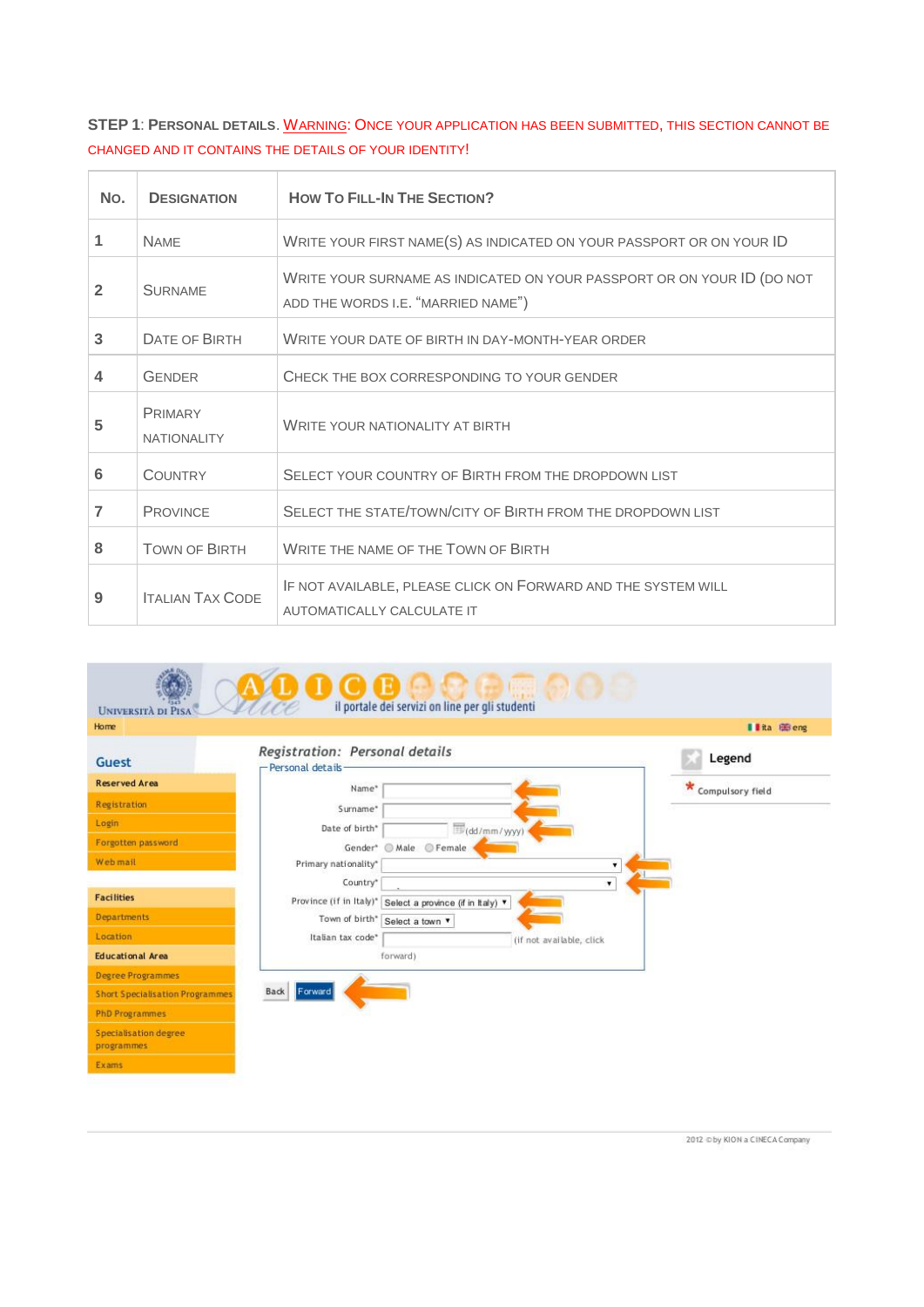**STEP 2**: **RESIDENTIAL ADDRESS.** THE RESIDENTIAL ADDRESS IS YOUR PERMANENT ADDRESS, THE ONE WHERE YOU RECEIVE OFFICIAL DOCUMENTS AND CORRESPONDENCE.

| No.            | <b>DESIGNATION</b>                  | <b>HOW TO FILL-IN THE SECTION?</b>                                                 |
|----------------|-------------------------------------|------------------------------------------------------------------------------------|
| 1              | <b>COUNTRY</b>                      | SELECT YOUR COUNTRY OF YOUR PERMANENT ADDRESS FROM THE<br><b>DROPDOWN LIST</b>     |
| $\overline{2}$ | <b>TOWN</b>                         | WRITE THE NAME OF THE TOWN OF YOUR PERMANENT ADDRESS                               |
| 5              | <b>ADDRESS</b>                      | WRITE YOUR HOME STREET NAME                                                        |
| 6              | <b>HOUSE NUMBER</b>                 | <b>WRITE YOUR HOUSE NUMBER</b>                                                     |
|                | VALID FROM                          | WRITE THE DATE OR YOUR DATE OF BIRTH IN DAY-MONTH-YEAR ORDER                       |
| 8              | <b>PHONE NUMBER</b>                 | ENTER YOUR PHONE NUMBER OR XXXX IF YOU DO NOT HAVE ONE                             |
| 9              | <b>TEMPORARY ITALIAN</b><br>ADDRESS | CHECK THE BOX Y IF YOUR PERMANENT ADDRESS IS IN ITALY, OTHERWISE<br><b>CHECK N</b> |



2012 Oby KION a CINECA Company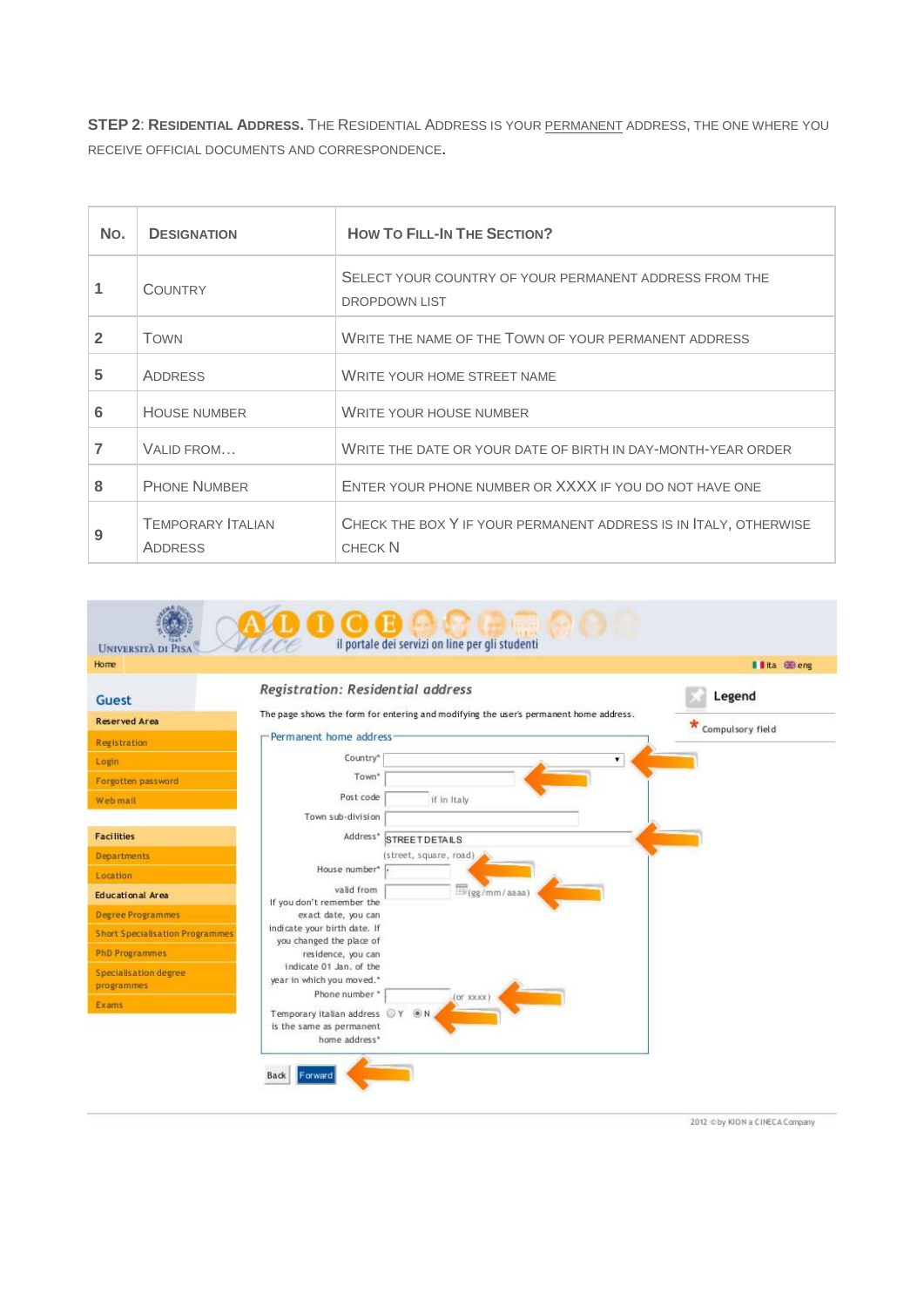**STEP 3**: **CURRENT ADDRESS.** THE CURRENT ADDRESS IS THE ADDRESS YOU HAVE WHILE ATTEMPTING YOUR COURSE; ENTER THE DETAILS OF YOUR HOME/HOTEL/GUEST HOUSE/ACCOMMODATION. I.E.: IF THE SUMMER SCHOOL'S COURSES WILL BE IN ITALY, YOUR CURRENT ADDRESS WILL BE IN ITALY.

| No.            | <b>DESIGNATION</b> | <b>HOW TO FILL-IN THE SECTION?</b>                                    |
|----------------|--------------------|-----------------------------------------------------------------------|
|                | C/O                | WRITE THE HOME/HOTEL/GUEST HOUSE NAME IF YOU HAVE ONE                 |
| $\overline{2}$ | <b>COUNTRY</b>     | SELECT YOUR CURRENT COUNTRY FROM THE DROPDOWN LIST                    |
| 3              | <b>TOWN</b>        | WRITE THE NAME OF THE TOWN OF YOUR CURRENT ADDRESS                    |
|                | POST CODE          | WRITE THE POSTAL CODE OF YOUR CURRENT ADDRESS                         |
| 6              | <b>ADDRESS</b>     | <b>WRITE YOUR CURRENT ADDRESS</b>                                     |
|                | HOUSE NUMBER       | WRITE YOUR CURRENT HOUSE NUMBER                                       |
| 8              | VALID FROM         | WRITE THE DATE OR YOUR DATE OF BIRTH IN DAY-MONTH-YEAR ORDER          |
| 9              |                    | PHONE NUMBER   ENTER YOUR PHONE NUMBER OR XXXX IF YOU DO NOT HAVE ONE |

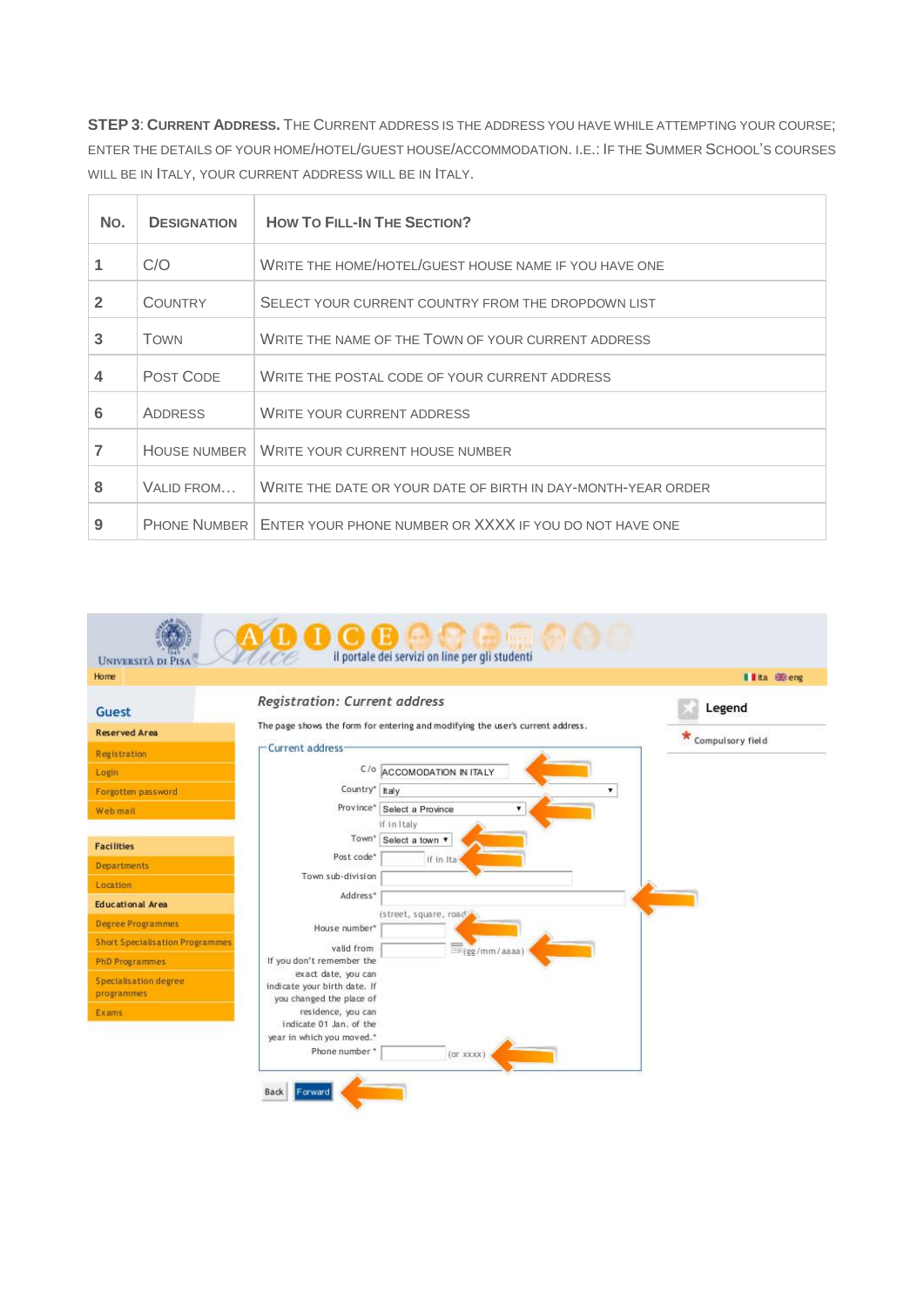**STEP 4**: **CONTACTS.** GIVE US INFORMATION ON HOW AND WHERE CONTACT YOU

| No.          | <b>DESIGNATION</b>           | <b>HOW TO FILL-IN THE SECTION?</b>                                                                                                                                                                                               |  |
|--------------|------------------------------|----------------------------------------------------------------------------------------------------------------------------------------------------------------------------------------------------------------------------------|--|
| 1            | <b>MAILING ADDRESS</b>       | CHECK THE BOX CORRESPONDING TO YOUR PREFERENCE                                                                                                                                                                                   |  |
| $\mathbf{2}$ | <b>DELIVERY ADDRESS</b>      | CHECK THE BOX CORRESPONDING TO YOUR PREFERENCE                                                                                                                                                                                   |  |
| 3            | INTERNATIONAL CODE           | DO NOT WRITE '00' INSTEAD OF + USING THE SYMBOL '+' AVOIDS THE PROBLEM<br>BY INDICATING TO THE CALLER THAT THEY SHOULD INSERT THEIR OWN<br>COUNTRY'S INTERNATIONAL ACCESS CODE. WRITE XXXX IF YOU DO NOT HAVE<br>A MOBILE PHONE. |  |
| 4            | <b>MOBILE PHONE OPERATOR</b> | YOU CAN LEAVE THIS FIELD BLANK                                                                                                                                                                                                   |  |
| 5            | <b>TEXT MESSAGE</b>          | CHECK THE BOX CORRESPONDING TO YOUR PREFERENCE                                                                                                                                                                                   |  |
| 6            | PRIVACY POLICY               | IT IS MANDATORY TO CHECK THE BOX YES, TO AUTHORIZE USE OF YOUR DATA<br>ACCORDING TO ITALIAN LAW 196/2003 ON PRIVACY.                                                                                                             |  |
| 7            | <b>COMMUNICATION</b>         | CHECK THE BOX CORRESPONDING TO YOUR PREFERENCE                                                                                                                                                                                   |  |
| 8            | POSSIBLE DISTRIBUTION        | CHECK THE BOX CORRESPONDING TO YOUR PREFERENCE                                                                                                                                                                                   |  |

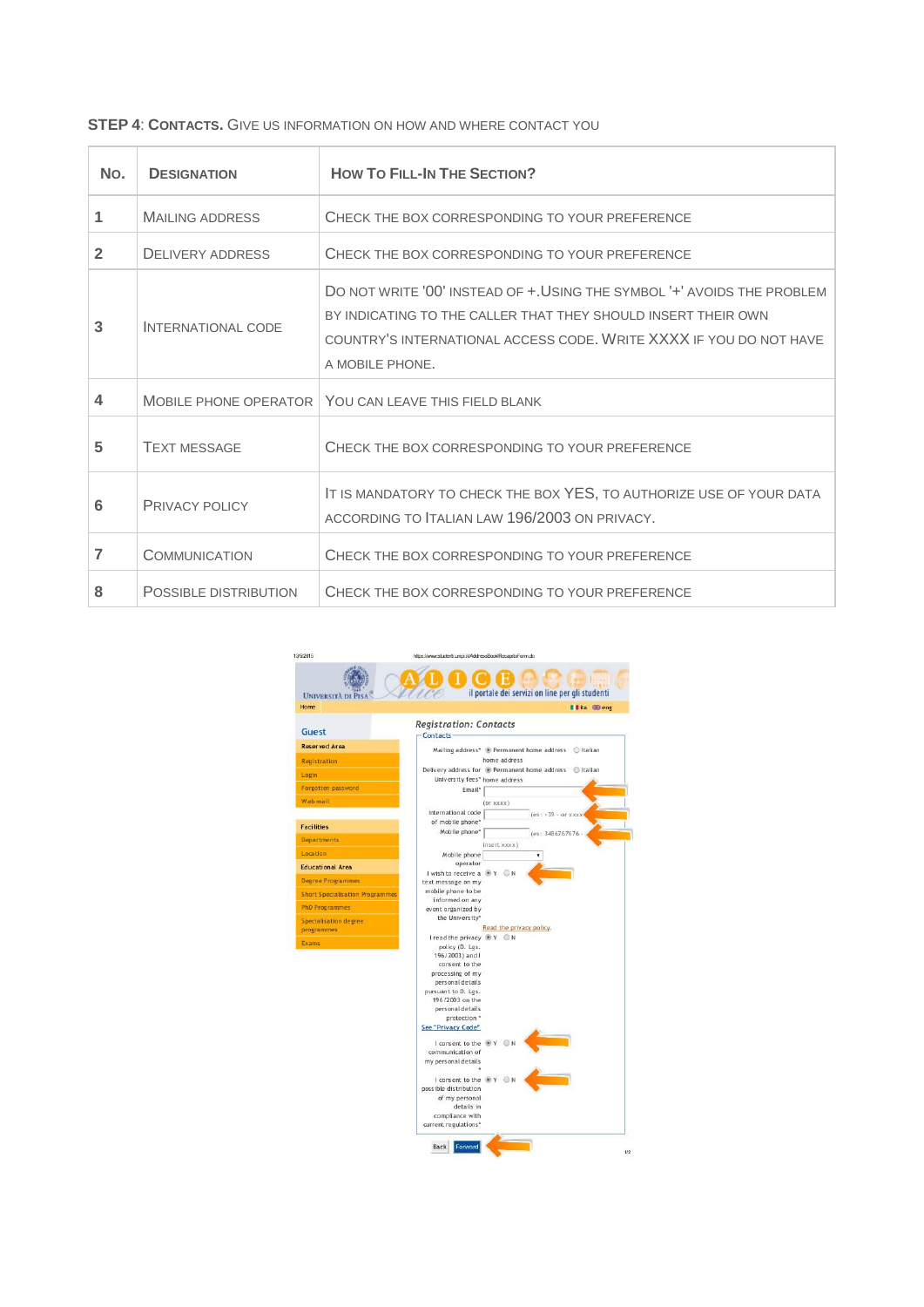**STEP 5**: **DATA BANK ACCOUNT.** YOU DO NOT NEED TO LEAVE THE DETAILS OF YOUR BANK ACCOUNT: JUST SELECT THE OPTION "BANK BRANCH" FROM THE DROPDOWN LIST.

| Home                                                            |                                                                                                                        | Il ita 第eng      |
|-----------------------------------------------------------------|------------------------------------------------------------------------------------------------------------------------|------------------|
| Guest                                                           | Registration: Data Bank Account (Refunds)                                                                              |                  |
| <b>Reserved Area</b>                                            | The following fields are required for potential tax refunds.<br>Erasmus students must select "Bank branch" to proceed. |                  |
| Registration                                                    | -Data Bank Account (Refunds)-                                                                                          |                  |
| Login                                                           |                                                                                                                        |                  |
| Forgotten password                                              | Payment methods* Select<br>۰                                                                                           |                  |
| Web mail                                                        | <b>Back</b><br>Forward                                                                                                 |                  |
|                                                                 |                                                                                                                        |                  |
| <b>Facilities</b>                                               |                                                                                                                        | Legend           |
| <b>Departments</b>                                              |                                                                                                                        |                  |
| Location                                                        |                                                                                                                        | Compulsory field |
| <b>Educational Area</b>                                         |                                                                                                                        |                  |
| <b>Degree Programmes</b>                                        |                                                                                                                        |                  |
| <b>Short Specialisation Programmes</b><br><b>PhD Programmes</b> |                                                                                                                        |                  |
| Specialisation degree<br>programmes                             |                                                                                                                        |                  |
| Exams                                                           |                                                                                                                        |                  |

**STEP 6**: **PASSWORD**: CHOOSE YOUR PASSWORD (8-20 CHARACTERS)

| 13/5/2015                              | https://www.studenti.unipi.it/AddressBook/SceltaPasswordForm.do |
|----------------------------------------|-----------------------------------------------------------------|
| <b>UNIVERSITÀ DI PISA</b>              | il portale dei servizi on line per gli studenti                 |
| Home                                   | I lita 第 eng                                                    |
| Guest                                  | Registration: Password                                          |
| <b>Reserved Area</b>                   | $\sim$                                                          |
| Registration                           | ATTENTION  THE PASSWORD:                                        |
| Login                                  | • there must be at least 8 characters                           |
| Forgotten password                     | . there must be no more than 20 characters                      |
| Web mail                               | - Password                                                      |
|                                        | Password*                                                       |
| <b>Facilities</b>                      | Confirm the password*                                           |
| <b>Departments</b>                     |                                                                 |
| Location                               | <b>Back</b><br>Forward                                          |
| <b>Educational Area</b>                |                                                                 |
| <b>Degree Programmes</b>               |                                                                 |
| <b>Short Specialisation Programmes</b> | Legend                                                          |
| <b>PhD Programmes</b>                  | Compulsory field                                                |
| Specialisation degree<br>programmes    |                                                                 |
| <b>Exams</b>                           |                                                                 |